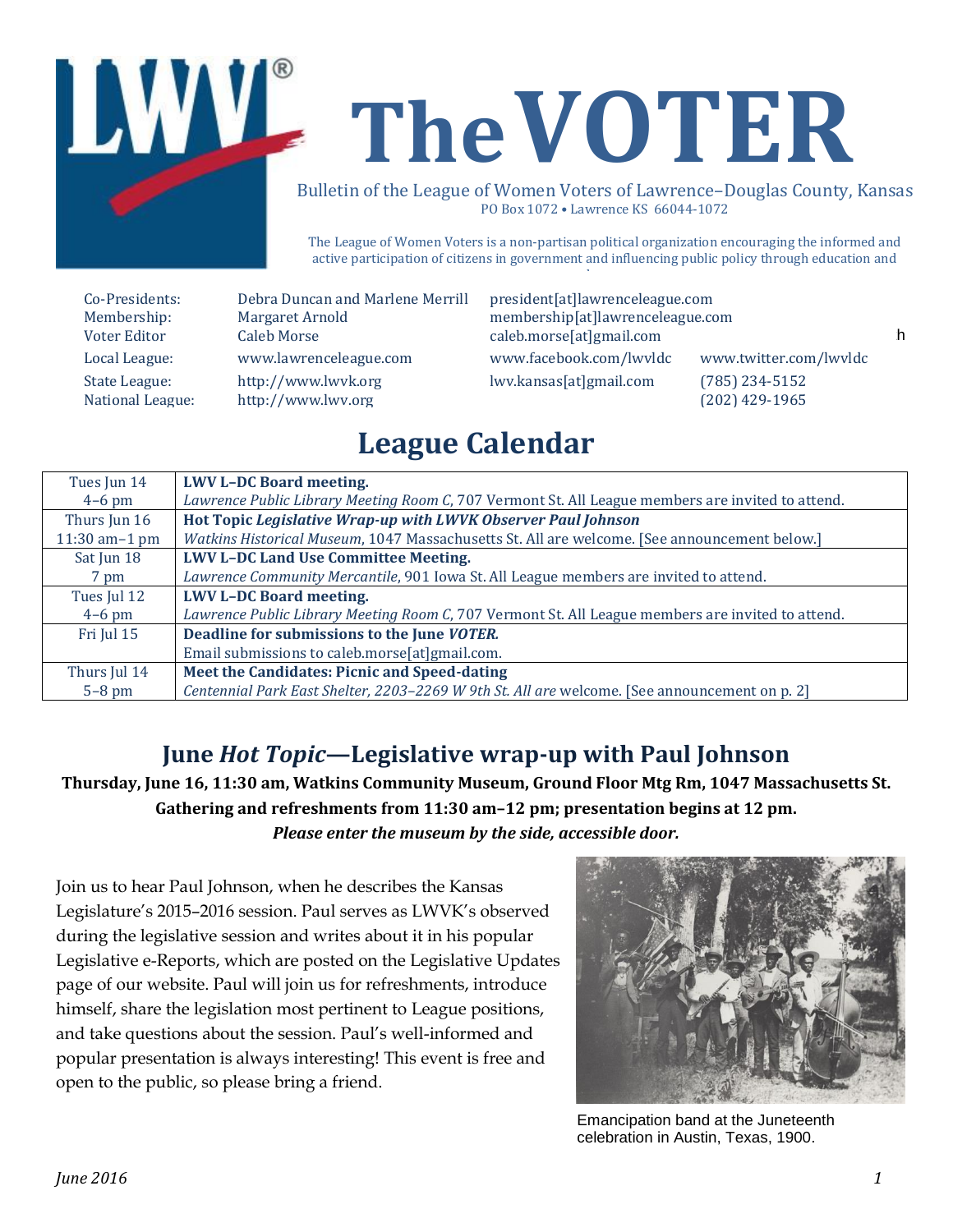## **Message from Co-President Marlene Merrill**

Our League has been very visible with recent voter registration efforts, spearheaded by Cille King and Melissa Wick. Members manned registration tables at Farmer's Market on Saturdays, at Art in the Park, and at city festivals. Generally, at least 10 registrations are gathered at each of our events. If you have some time and would like to volunteer for this important work, please contact Cille.

An interesting article circulated describing the history of KDOT "sweeps" by the Governor into the State General Fund. It is significant that most of the money taken from KDOT is never paid back into the highway fund.



Women ride in the Juneteenth Parade in Houston, Texas, in 1900.

- in 2002, Governor Graves swept \$94.6 million and it was all paid back.
- in 2003, Governor Sebelius swept \$30.6 million but only \$15.3 million was paid back.
- in 2010, governors Parkinson and Brownback swept \$253 million and none was paid back
- between 2010 and 2016, more than a billion dollars has been swept and none was paid back.

On May 10, Debra Duncan and I were privileged to attend a ceremony in which the Mabel Stucky Memorial Scholarship was awarded to a high school senior at Lawrence High School. It was interesting to note that about 25 local organizations awarded scholarships totaling \$80,000. The winner of this year's Stucky Scholarship was Stefan Petrovic. Stefan is planning to attend Harvard University and major in government and statistics. During high school he was active in Model UN, Student Council, Geography club, forensics, and Boys and Girls Club, among other activities. His essays reflected a keen understanding of the importance of strong participation in government. Congratulations to Stefan! My thanks to Carol Klinknett and served with me as this year's committee to read applications for the Stucky Scholarship.

In June Debra, Cille, and I will be attending the National Convention *Making Democracy Work*. Look forward to reports on the convention when we return.

## **LWV L–DC & The Voter Education Coalition invite** *YOU* **to a Candidates' Potluck**

#### **5–8 pm, Thursday, July 14, Centennial Park East Shelter House (off 9th St—west of Biemer's BBQ)**

Our non-partisan event will include brief two-minute speeches from all candidates, followed by "speeddating" as candidates move from group to group for informal conversation. Best of all, there will be *food*! The event will start at 5 pm, and we plan to eat first and get started with candidates' presentations at 6:15 pm; the event will end at 8 pm. Bring your friends and family, and—if you like—a side dish or dessert to share. A main course, lemonade, iced tea, water, and table service will be provided by the LWV L–DC and VEC.

We would appreciate an RSVP by Sunday, July 10, to [lawrenceksleague@gmail.com.](mailto:lawrenceksleague@gmail.com) For more information, visit the VEC website [\(http://www.votereducationcoalition.org\)](http://www.votereducationcoalition.org/), or the League website! *All candidates who will be on Douglas County ballots, from our U.S. Senate race to Douglas County positions, are invited to participate.*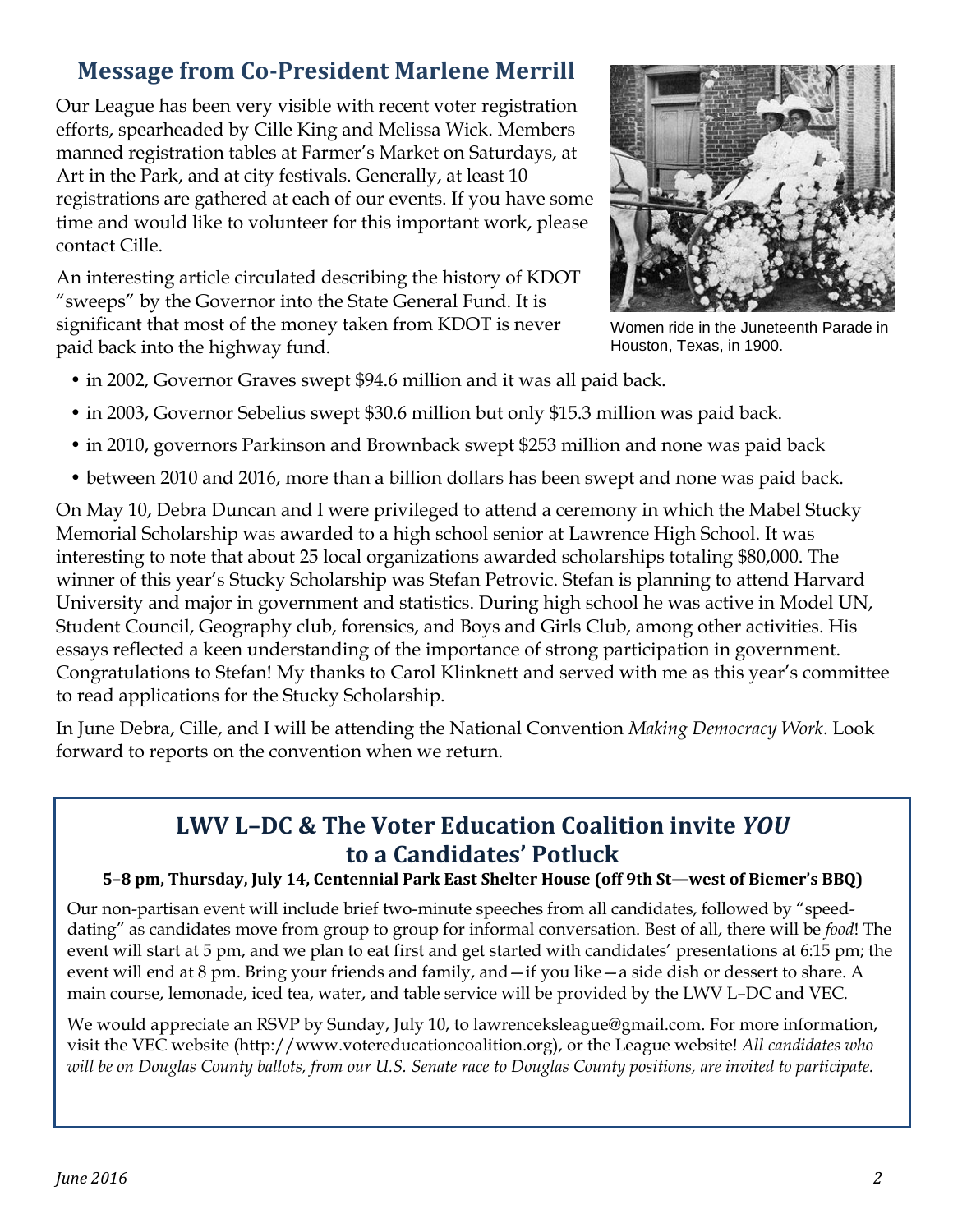## **Highlights of the April 12 Board Meeting**

#### **4 pm, Lawrence Public Library**

**Present.** Debra Duncan (Pres), Cille King (Vice Pres), Marjorie Cole (Treas), Margaret Arnold, marci francisco, Janice Friedman, Midge Grinstead, Carol Klinknett, Marlene Merrill, and Austin Turney. **Absent.** Melissa Wick. **Guests.** Tamara Cash, James Dunn, Kim Gibson, Ann Carlin Ozegovic, and Sharon Brown.

**President's report.** Cille, Debra, Marlene, and James Dunn will be attending the LWVUS Convention, June 16–19, in Washington D.C. • Debra listed various committees that would be aided if there were more involvement of the general membership, especially new members. The list included Fluker, Stucky, Voter Service/Registration Team, Membership/Recruiting and Retention, Welcome, and Observer Corps. It was also suggested that we change the membership form by including other possible committees to join such as Fund-raising, Program Planning, Calling, Media/Social Media, and Public Speaking. At the May board meeting committee assignments will be made and new books should be available. • Debra asked that all reports given at future board meetings include a written copy for the secretary's use.

**LWVK and Voter Service report.** Cille announced the following voter registration information: A training session was held April 10, and five new members were also signed up. On April 12, twelve students were registered at Free State High School. Registration data that is sent to the website of the Secretary of State is not being forwarded to the counties.

**Treasurer's report.** Marjorie reported income of \$2,164 in March and expenses of \$848. Current balances as of March 31, were: checking account \$9,569; money market account \$2,105; Stucky

account \$3,632; Education Fund \$684. • The proposed annual budget for 2016–2017 was reviewed and discussed. The Total Meals and Hospitality figure was incorrect and needed to be changed from \$1,000 to \$1,700. Janice moved and Midge seconded that the budget be approved as amended. Motion carried.

**Observer Corps report.** Janice suggested that observer corps members be asked to submit a short paragraph of the highlights or focus of a meeting rather than a lengthy report, and they can also provide an online link to the organization's minutes. She will send Debra an update of observer corps information and plans to add meeting times to the main list of organizations.

**Old Business.** Marjorie presented a dues analysis explaining the sliding scale categories. The average dues payment per person was \$54.55, enough to pay our PMP with a small amount left over. It was decided to continue with the dues scale for the coming year. She announced an increase in membership of 24 since January. Nineteen are new members and five others are returning from inactive status. Midge suggested using mentors for new members. • Debra announced that Mike Pryor's name will be removed from the Nominations Committee slate because he has filed to run for office in the coming primary election.

**New Business.** marci suggested a possible format change for Hot Topic meetings: gather for brunch at a restaurant to discuss issues and then attend the speaker's presentation. • Debra thanked Austin for his two years of dedication and valuable service to the board.

*— Sharon Brown*

#### **Lawrence Pedestrian Coalition Report May 11, 7 pm, Carnegie Building, 200 West 9th St**

Erin Paden presided over the meeting.• The Final Report of the Pedestrian-Bicycle Issues Task Force was submitted to the City Commission on May 3. The Commissioners seemed supportive, but the City Manager's response was disappointing. The report recommends creation of a consolidated Transportation Commission that would include the Bicycle Advisory Committee and the Public Transit Advisory Committee. • The Board of Education is considering a new School Area Traffic Control Policy. It has received a draft. • KU students in the Film & Media Studies Department made a digital storytelling presentation at the Library on pedestrian safety. It was suggested that the presentation be 20 minutes long and include 10 slides. • The next meeting of the group will be on June 8 in Meeting Room A of the Lawrence Public Library. — *Alan Black*